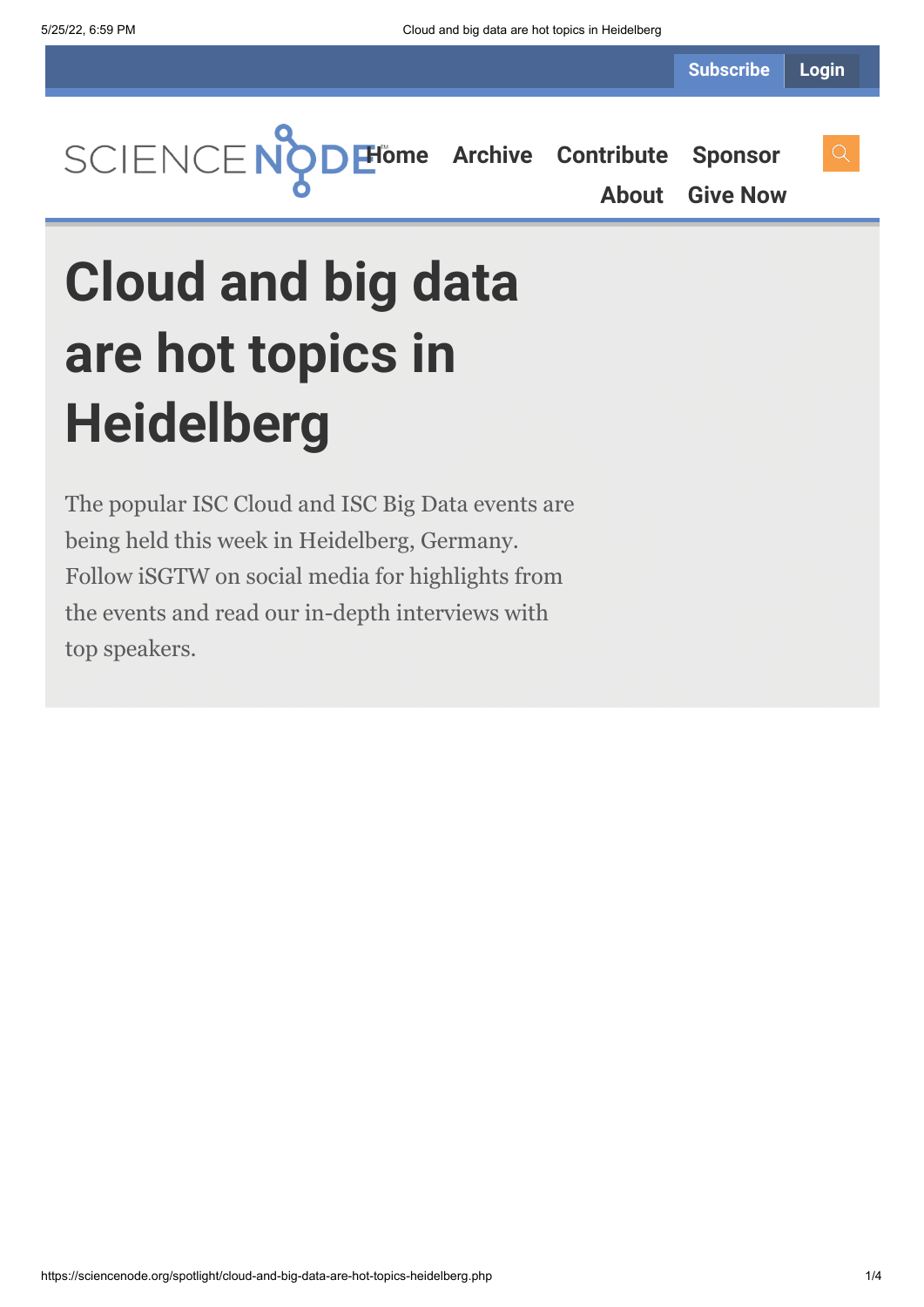The



*Read about last year's ISC Cloud and ISC Big Data events [here](http://www.isgtw.org/issues/2-october-2013). Image courtesy Wowox, Wikimedia Commons ([CC BY-SA 3.0\)](http://creativecommons.org/licenses/by-sa/3.0/deed.en)*

popular ISC Cloud and ISC Big Data events are being held this week in Heidelberg, Germany.

[ISC Cloud '14](http://www.isc-events.com/cloud14/) took place on 29-30 September under the tagline 'where engineering and scientific computing meet cloud'. In [a recent interview with](http://www.isgtw.org/feature/hpc-formula-1-racing-cloud-changing-things) *[iSGTW,](http://www.isgtw.org/feature/hpc-formula-1-racing-cloud-changing-things)* Michael Resch, director of the High [Performance Computing Center Stuttgart \(HLRS\)](http://www.isgtw.org/feature/hpc-formula-1-racing-cloud-changing-things) in Germany, described the events as being "important for today's knowledge-driven society, in which a constant flow of knowledge from academia to industry is vital."

[ISC Big Data '14](http://www.isc-events.com/bigdata14/#) is taking place on 1-2 October and focuses on the journey from data to knowledge. Among the many exciting discussions and presentations taking place at the event is a talk by Domenico Talia on the subject of big-data mining. Last month, in an in-depth interview with *iSGTW*, he cautioned: "Scientific sectors that fail to make full use of the huge amounts of digital data

**Posted on OCT 1 2014 5:38AM**

**Share this story**



 **Republish**

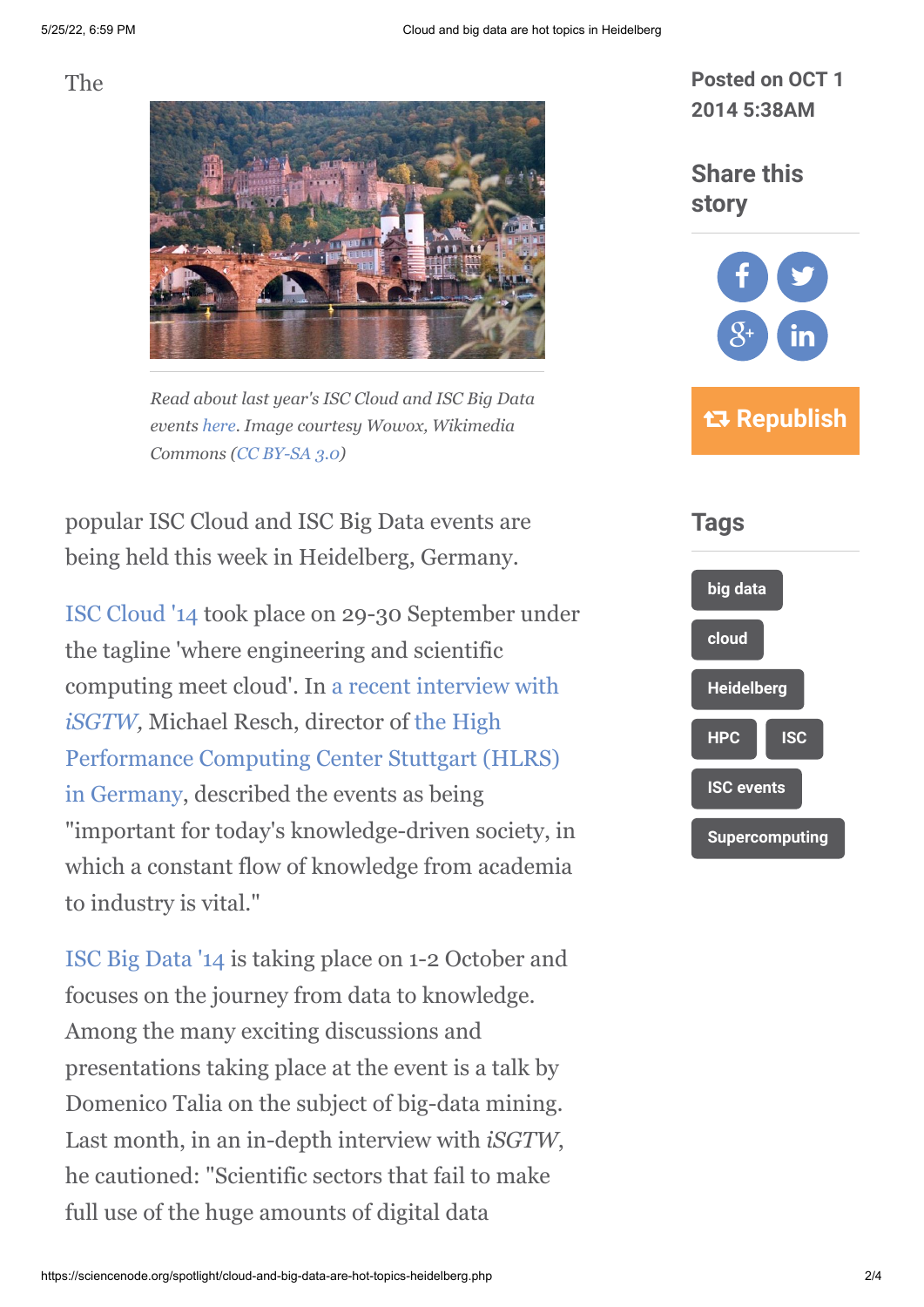available today risk losing out on the significant opportunities that big data can offer."

*Be sure to follow* iSGTW *on [Twitter,](https://twitter.com/search?q=isgtw&src=typd) [Facebook,](https://www.facebook.com/pages/International-Science-Grid-This-Week/141926395796) and [Google+](https://plus.google.com/100076081909774278210/posts) for further updates from ISC Big Data '14 under the hashtag [#ISCBigData.](https://twitter.com/search?q=%23iscbigdata&src=typd) Updates from ISC Cloud '14 are available under the hashtag [#ISCCloud.](https://twitter.com/search?q=%23isccloud&src=typd) We'll have a full roundup of these events later this month in* iSGTW*.*

*- Andrew Purcell*